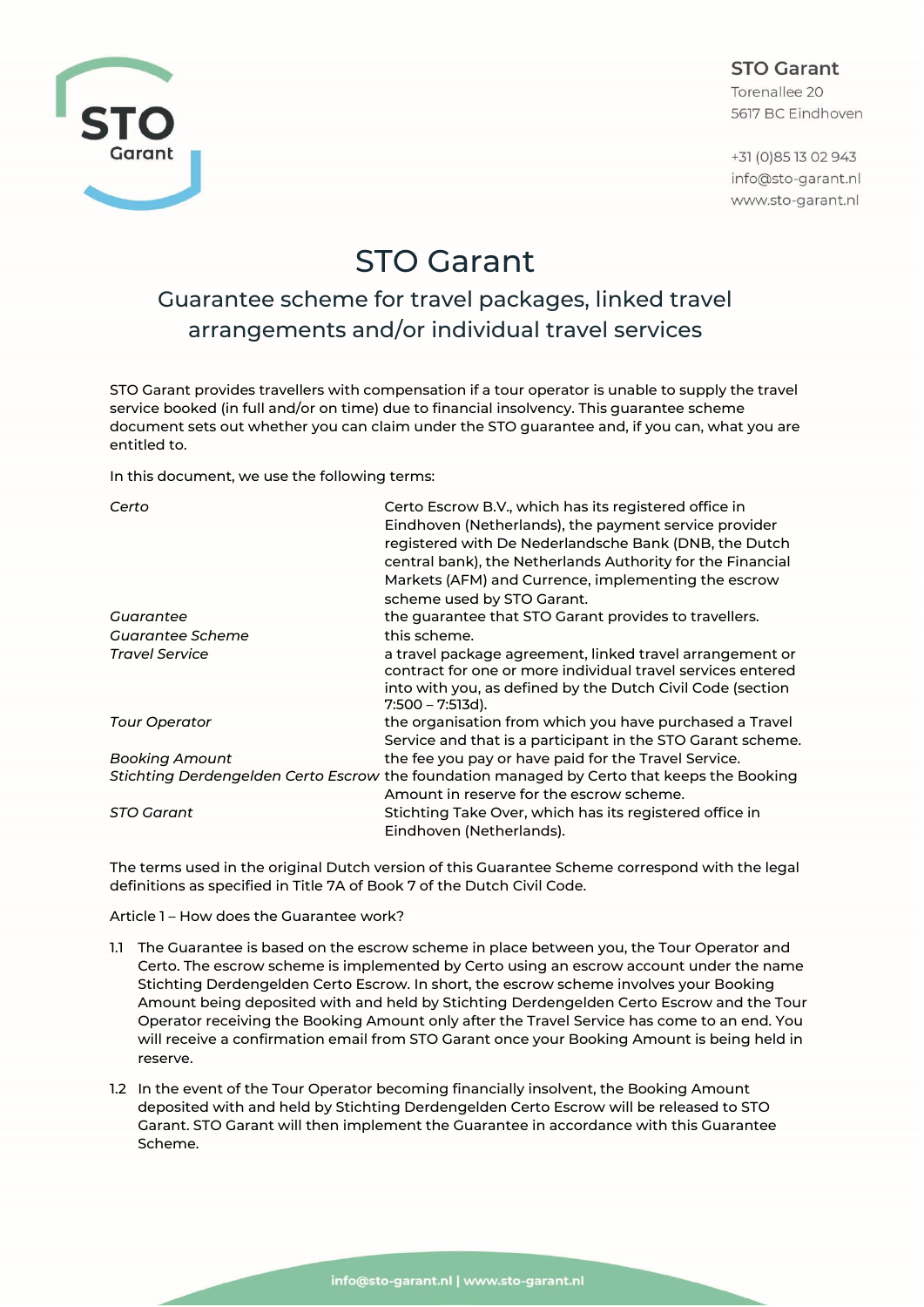

**STO Garant** Torenallee 20 5617 BC Eindhoven

+31 (0) 85 13 02 943 info@sto-garant.nl www.sto-garant.nl

Article 2 – When does the Guarantee apply?

- 2.1 You can make a claim under the Guarantee if your Tour Operator is unable to supply the Travel Service (in full and/or on time) due to financial insolvency. Financial insolvency exists if one of the following situations, among others, applies:
	- a) an application for the liquidation of the Tour Operator has been made;
	- b) the Tour Operator or its shareholder takes the decision to file a winding-up petition or to apply for a provisional suspension of payment;
	- c) the Tour Operator's assets are seized under a warrant of execution and this is not revoked within four weeks;
	- d) a request for application of the procedures for the debt restructuring scheme is submitted for the Tour Operator.
- 2.2 The Guarantee applies for Travel Services in respect of which it is stated on the invoice that the Guarantee applies and in respect of which the Tour Operator does not act as a retailer, in accordance with art. 7:500 of the Dutch Civil Code.
- 2.3 The Guarantee only applies to Travel Services contracted on a date on which the Tour Operator was a participant in the STO Garant scheme.
- 2.4 In addition, the Guarantee only applies if you have received an email confirmation from STO Garant stating that your Booking Amount has been received and is being held in reserve by Stichting Derdengelden Certo Escrow before the start of your Travel Service.

Article 3 – What does the Guarantee involve?

- 3.1 If the Travel Service has not yet been benefited from, STO Garant will ensure that you receive back the Booking Amount already paid for the Travel Service, or that the Travel Service is still performed. STO Garant decides which of the two options shall apply.
- 3.2 STO Garant may offer you a replacement Travel Service, with an additional payment to be made or reimbursement to be received if the replacement Travel Service differs in price. You are free to turn this down, unless the replacement Travel Service will not lead to a significant change in respect of the Travel Service entered into by you.
- 3.3 If the Travel Service has already been partly benefited from, STO Garant will ensure that the remaining part of the Travel Service is still performed, or that the Booking Amount paid is reimbursed on a pro rata basis.
- 3.4 In the event of the Travel Service including passenger transport and the Guarantee is required by law to apply to the Travel Service, STO Garant will also arrange for repatriation to the starting point of the Travel Service and, if necessary, for accommodation pending repatriation and will pay for the costs thereof.
- 3.5 There shall be no entitlement to payment if another party has covered the loss/damage to which the Guarantee applies, or is obliged to cover it.
- 3.6 The Guarantee shall not serve to reimburse:
	- a) monies not held in reserve by Stichting Derdengelden Certo Escrow;
	- b) vouchers and traveller's cheques that did not result in a Travel Service; and